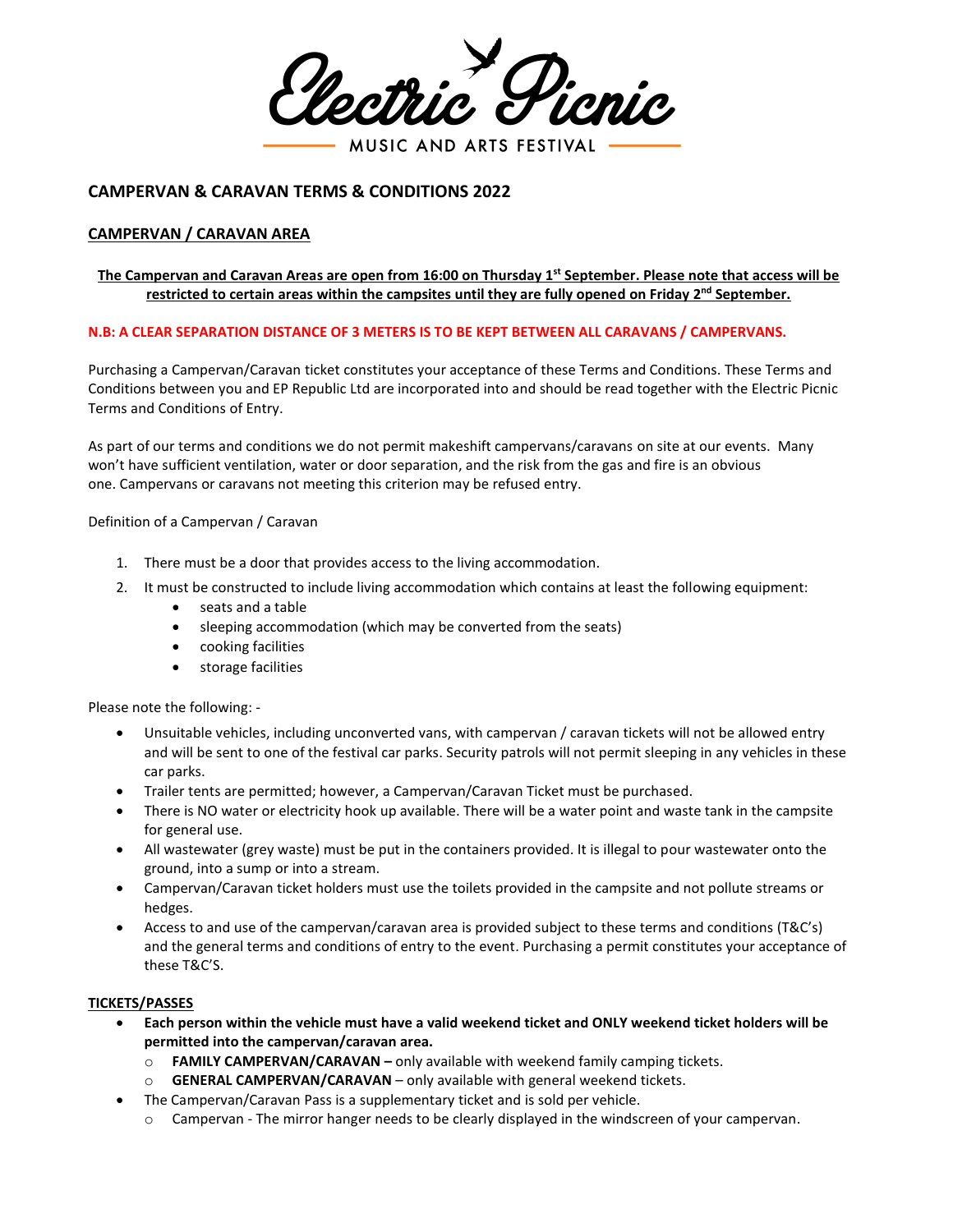- $\circ$  Caravan & Car The mirror hanger needs to be clearly displayed in the car/towing vehicle and the other pass must be displayed in the window of the vehicle at all times. Both are required to be displayed to be valid.
- When purchasing the Family Campervan/Caravan or General Campervan/Caravan you need to select which type of pass you required. Please ensure you have the correct ticket for the type of vehicle you are bringing into the festival site: the options are campervan or caravan + car. These tickets are not interchangeable on site. (Please note you will be required to bring the original proof of purchase and supporting ID to site along with your pass. This is to prevent touting of Campervan/Caravan pass).
- There are no campervan or caravan facilities for Day ticket holders.
- If you provide EP Republic Ltd with incorrect, incomplete or false information in relation to the purchase or use of a Campervan/Caravan pass for Electric Picnic, EP Republic Ltd reserves the right to cancel your Campervan/Caravan ticket.

# **CARS AND ARRIVAL**

- Travel directions will be available on the website closer to the event. Please follow signage and directions to Campervan or Family Campervan.
- Towing vehicles must remain with the caravans, not parked elsewhere.
- All vehicles other than towing vehicles must be parked in the car parks.
- No other vehicles will be allowed entry into the campervan/caravan field; this includes late replacement vehicles in the case of a breakdown vehicles cannot be towed onto the field.
- We do not accept campervans/caravans which have been driven down or sited by non-festivalgoers. This includes staff from hire companies, so please ensure you liaise with them to collect the vehicle off site first.

#### **FIRE SAFETY**

- No vehicles are to be parked in the fire lanes at any time.
- A clear separation distance of 3 meters is to be kept between all caravans / campervans.
- No tents or awnings may be erected in the campervan/caravan fields.
- The designated campervan/caravan area of the site is the only place where ticket holders can sleep in vehicles. We do not permit sleeping in cars anywhere.
- Only gas cylinders fitted within the campervan/caravan will be permitted. Cylinders should only be stored in the unit's gas locker; and must be 7kg or less.
- Gas cylinders must always be transported and secured in a vertical position, as lying them down may cause liquid LPG to escape through the valve and become a large volume of combustible gas.
- With the exception of diesel generators fitted within the campervan, generators are not permitted in the campervan fields.
- Open fires are NOT permitted. The use of disposable BBQ's and permitted cooking stoves are only permitted in designated BBQ areas (Gas BBQ's are not permitted).
- The use of large garden type furniture such as chimineas; fire pits; large wood burning stoves or any other item that is deemed to pose a risk to the safety of you or other campers is not allowed at any time. We reserve the right to confiscate these items and/or refuse entry to the campervan/caravan area.

#### **GENERAL**

- All vehicles will be checked on arrival to confirm that they are in compliance with these terms and conditions.
- Your vehicle may be searched on entry to the event site.
- The security staff will check for any items not permitted on site, as specified in the Terms & Conditions of Entry. Security staff will confiscate any such items and may refuse entry to the site. The discretion and decision of the security team will be final.
- All litter must be cleared and put into bins or recycling bins.
- Anyone resisting confiscation of disallowed items or disregarding the conditions set out in the Terms & Conditions of Entry and additionally the Campervan and Caravan conditions may face eviction.
- No trading of any kind is permitted from campervans/caravans.
- No sound systems are to be operated in the campervan/caravan fields. Anyone found operating such systems may be liable to eviction.
- **Excessive amounts of alcohol, food and cigarettes i.e. more than for personal consumption and any alcohol in the possession of anyone under 18 years of age is not permitted. STRICTLY NO GLASS IS ALLOWED**